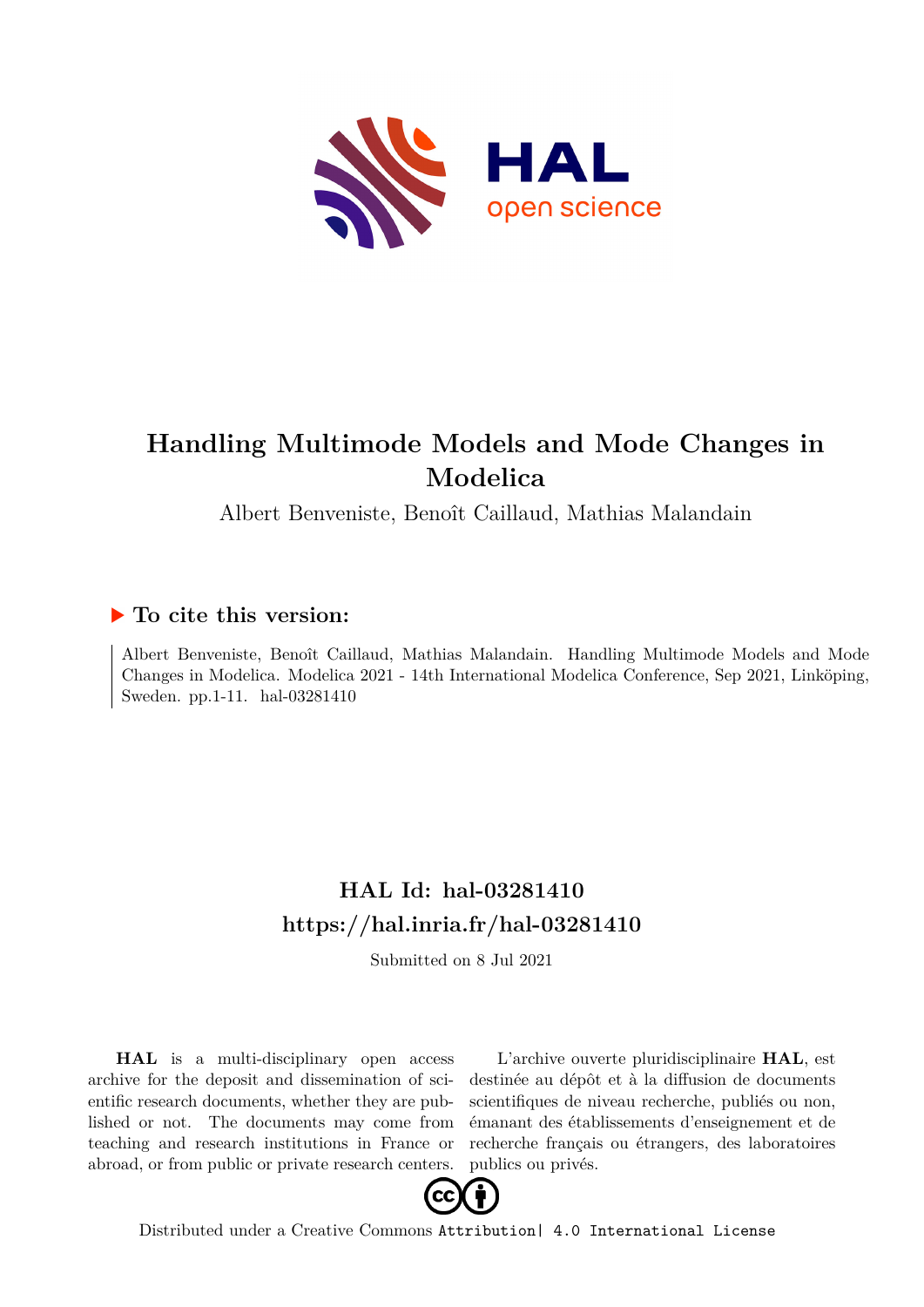## Handling Multimode Models and Mode Changes in Modelica

Albert Benveniste, Benoît Caillaud, Mathias Malandain<sup>1</sup>

<sup>1</sup> Inria Centre de Rennes Bretagne Atlantique, University of Rennes 1, France, {albert.benveniste,benoit.caillaud,mathias.malandain}@inria.fr

## Abstract

Since its version 3.3, the Modelica language offers the possibility to model multimode systems having different DAE-based dynamics in each mode, thanks to the introduction of state machines. When the differentiation index and structure varies with mode changes, compilers generate erroneous simulation code, often resulting in runtime exceptions. We propose in this paper a multimode structural analysis for both multiple modes and mode change events and we show how correct code for restarts can be generated. Our approach is illustrated on two simple but representative mechanical systems.

*Keywords: multimode DAE, structural analysis*

## 1 Introduction

Since version 3.3, the Modelica language offers the possibility of specifying *multimode dynamics,* by describing state machines with different DAE dynamics in each different state (Elmqvist et al., 2012). This feature enables describing large complex cyber-physical systems with different behaviors in different modes.

While being undoubtedly valuable, multimode modeling has been the source of serious difficulties for non-expert users of the current generation of Modelica tools. Indeed, while many large-scale Modelica models are properly handled, some physically meaningful models do not result in correct simulations with most Modelica tools. As such problematic models are actually easy to construct, the likelihood of such bad cases occurring in large models is significant.

It is unfortunately unclear which multimode Modelica models will be properly handled, and which ones will fail. As a consequence, quite often, end users have to ask Modelica experts, or even tool developers themselves, to tweak their models in order to make them work as expected. While it is accepted that physical modeling itself requires expertise, requiring expertise in how to get around tool idiosyncrasies is not desirable. This situation hinders a wider spreading of Modelica tools among a larger class of users, such as Simulink-trained engineers.

As our review of two examples will reveal, this problem is mainly due to an inadequate structural analysis, performed during compilation. As far as we know, no industrial-strength Modelica tool implements a modedependent structural analysis—a few academic prototypes address this difficulty in part, see Section 3. Worse, it is not even understood what kind of structural analysis should be associated with mode change events.

Some years ago, we started a project aiming at addressing all the above issues. In this paper we explain our approach, by illustrating it on two simple yet physically meaningful examples that current Modelica tools fail to properly simulate. The use of nonstandard analysis allows us to perform the analysis of both modes and mode changes in a unified framework, including the handling of transient modes and that of impulsive mode changes. Standardization techniques are then used in order to generate effective code for restarts at mode changes. As an efficient implementation of such methods in Modelica compilers would greatly expand the class of multimode models amenable to reliable numerical simulation, we hint at possible mechanizations towards the end of the paper; this aspect is developed in both the companion paper (Benveniste et al., 2021). and the previously published article (Caillaud et al., 2020).

## 2 Two problematic examples

We review two small examples of multimode DAE systems and analyse how they are handled by two state-of-the-art Modelica tools, OpenModelica and Dymola.

#### 2.1 An ideal clutch



Figure 1. An ideal clutch with two shafts.

The clutch depicted in Figure 1 is an idealized clutch interconnecting two rotating shafts. It is assumed that this system is closed, meaning that the two shafts are not connected to anything else, whence the corresponding model:

$$
\begin{cases}\n\omega'_1 = f_1(\omega_1, \tau_1) & (e_1) \\
\omega'_2 = f_2(\omega_2, \tau_2) & (e_2) \\
\text{if } \gamma \text{ do } \omega_1 - \omega_2 = 0 & (e_3) \\
\text{and } \tau_1 + \tau_2 = 0 & (e_4) \\
\text{if not } \gamma \text{ do } \tau_1 = 0 & (e_5) \\
\text{and } \tau_2 = 0 & (e_6)\n\end{cases}
$$
 (1)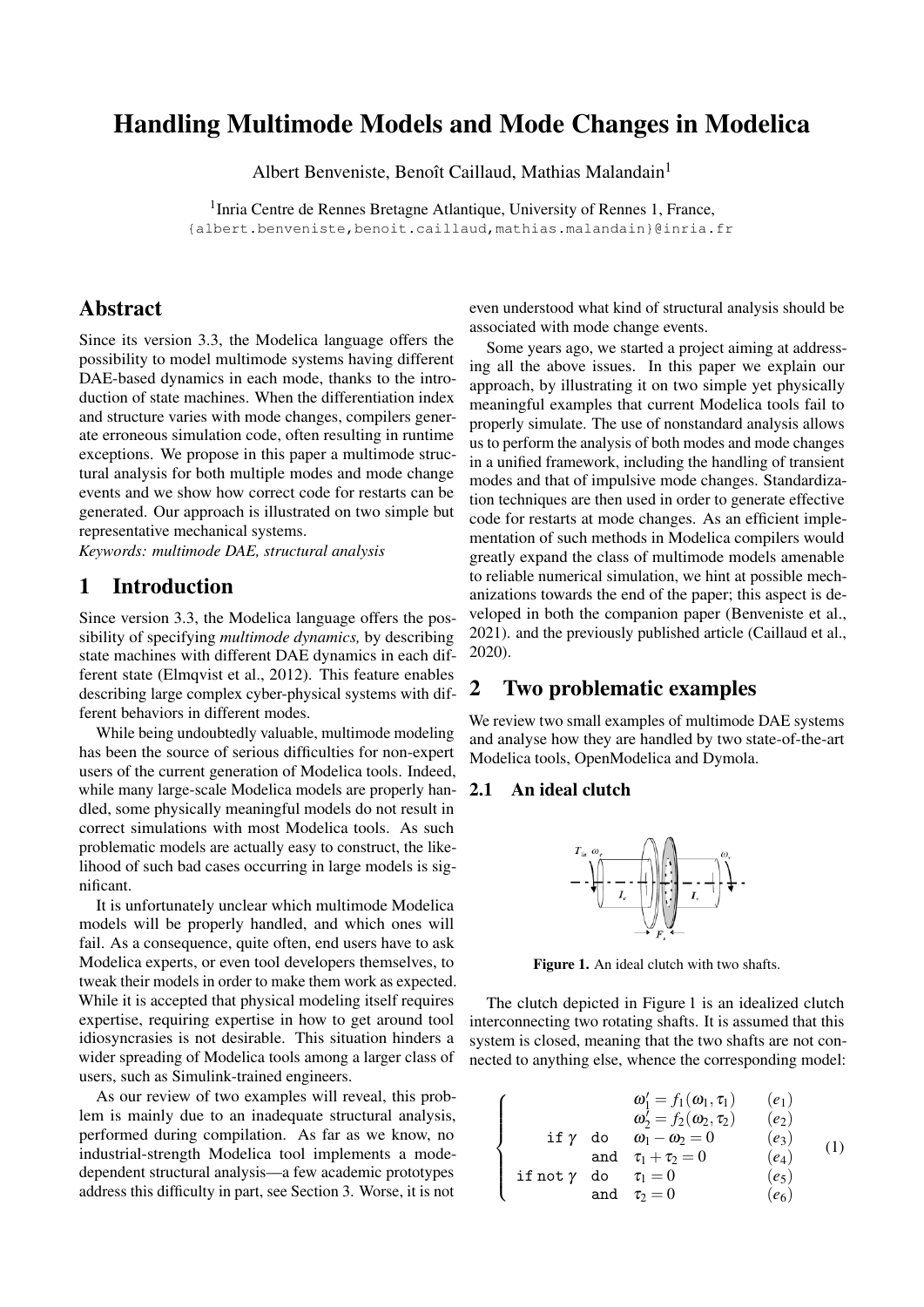In model (1), the dynamics of each shaft *i* is described by ODE  $\omega_i' = f_i(\omega_i, \tau_i)$  for some, yet unspecified, function  $f_i$ , where  $\omega_i$  is the angular velocity and  $\tau_i$  is the torque applied to shaft *i*. Depending on the value of the input Boolean variable γ, the clutch is either engaged ( $γ = T$ , the constant "true") or released ( $\gamma = F$ , the constant "false"). When the clutch is released, the two shafts rotate freely: no torque is applied to them  $(\tau_i = 0)$ . When the clutch is engaged, it ensures a perfect join between the two shafts, forcing them to have the same angular velocity ( $\omega_1 - \omega_2 = 0$ ) and opposite torques ( $τ_1 + τ_2 = 0$ ). When  $γ = T$ , equations  $(e_3, e_4)$  are active and equations  $(e_5, e_6)$  are disabled, and vice-versa when  $\gamma = F$ . If the clutch is initially released, then, at the instant of contact, the relative speed of the two rotating shafts jumps to zero; as a consequence, an impulse is expected on the torques.

The model yields an ODE system when the clutch is released, and a DAE system of index 1 when the clutch is engaged (see Section 5.1).

The clutch in Modelica: Figure 2 details the Modelica model of the Ideal Clutch system. It is a faithful translation in the Modelica language of the two-mode DAE (1), except that the two differential equations have been linearized. Also, the trajectory of the input guard  $\gamma$  (here called q) has been fully specified: it takes the value  $\tau$  between  $t_1$  and  $t_2$ and F otherwise.

```
model ClutchBasic
parameter Real w01=1;
parameter Real w02=1.5;
parameter Real j1=1;
parameter Real j2=2;
parameter Real k1=0.01;
parameter Real k2=0.0125;
parameter Real t1=5;
parameter Real t2=7;
Real t(start=0, fixed=true);
Boolean g(start=false);
Real w1(start = w01, fixed=true);
Real w2(start = w02, fixed=true);
Real f1; Real f2;
equation
  der(t) = 1;
  q = (t \ge 1) and (t \le 1);
  j1 \star \text{der}(w1) = -k1 \star w1 + f1;\vec{12} \times \text{der}(w2) = -k2 \times w2 + f2;
  0 = if g then w1-w2 else f1;
  f1 + f2 = 0;end ClutchBasic;
```
Figure 2. Modelica code for the idealized clutch.

This model is deemed structurally nonsingular by the two Modelica tools we had the opportunity to test: Open-Modelica 1.17.0 (Fritzson et al., 2020) and Dymola 2021 (Dassault Systèmes AB). However, none of these tools generates correct simulation code from this model. Indeed, simulations fail precisely at the instant when the clutch switches from the uncoupled mode  $(q=fale)$  to the coupled one ( $q=true$ ). This is evidenced by a division by zero exception, as shown in Figure 3.

| Log-file of program ./dymosim<br>(generated: Tue Apr 6 08:10:09 2021) |                                                                                                                              |
|-----------------------------------------------------------------------|------------------------------------------------------------------------------------------------------------------------------|
| dymosim started                                                       | "dsin.txt" loading (dymosim input file)                                                                                      |
|                                                                       | "ClutchBasic.mat" creating (simulation result file)                                                                          |
|                                                                       | Integration started at T = 0 using integration method DASSL                                                                  |
|                                                                       | (DAE multi-step solver (dassl/dasslrt of Petzold modified by Dassault Systemes))                                             |
|                                                                       | Error: The following error was detected at time: 5                                                                           |
|                                                                       | Error: Singular inconsistent scalar system for f1 = ((if q then w1-w2 else 0.0))/( -(if q then 0.0 else 1.0)) = -0.502623/-0 |
|                                                                       | Integration terminated before reaching "StopTime" at T = 5                                                                   |
| States and derivatives:                                               |                                                                                                                              |
| $t = 5 \quad 1$                                                       |                                                                                                                              |
| $w1=0.951225 - 0.00951225$                                            |                                                                                                                              |
| $W2 = 1.45385 - 0.00908655$                                           |                                                                                                                              |

The initialization finished successfully without homotopy method. division by zero at time 5.0000000000600098, (a=0.5026218926585789) / (b=0), where divisor b expression is: if q then 0.0 else 1.0 Debug more<br>Simulation process failed. Exited with code 255.

Figure 3. Division by zero exceptions with Dymola 2021 (top) and OpenModelica 1.17.0 (bottom) occuring when simulating the Ideal Clutch Modelica model.

The cause of this exception is that none of these tools performs a multimode structural analysis. Instead, the structure of the model is assumed invariant, and a Dummy Derivatives method (Mattsson and Söderlind, 1993) is implemented, which is correct on single-mode DAE systems, whereas it may fail on multimode systems unless the model structure is independent of the mode. The structural analysis methods in these tools do not detect that the differentiation index jumps from 0 to 1 when the shafts are coupled, and that the structure is not invariant. The division by zero results from the pivoting of a linear system of equations that becomes singular when  $\sigma$  becomes equal to  $true$ .

#### 2.2 A Cup-and-Ball game



Figure 4. The Cup-and-Ball game.

We sketch here a multimode extension of the popular example of the pendulum in Cartesian coordinates (Pantelides, 1988), namely the Cup-and-Ball game illustrated by Figure 4. A ball, modeled by a point mass, is attached to one end of a rope, while the other end of the rope is fixed, to the origin of the plane in the model. The ball is subject to the unilateral constraint set by the rope, but moves freely while the distance between the ball and the origin is less than its length. The system is assumed closed. The model for a 2D-version of this example is:

$$
\begin{cases}\n0 = x'' + \lambda x & (e_1) \\
0 = y'' + \lambda y + g & (e_2) \\
0 \le L^2 - (x^2 + y^2) & (\kappa_1) \\
0 \le \lambda & (\kappa_2) \\
0 = [L^2 - (x^2 + y^2)] \times \lambda & (\kappa_3)\n\end{cases}
$$
\n(2)

where the dependent variables are the position  $(x, y)$  of the ball in Cartesian coordinates and the rope tension  $\lambda$ .

The subsystem  $(\kappa_1, \kappa_2, \kappa_3)$  expresses that the tension is nonnegative, the distance of the ball from the origin is less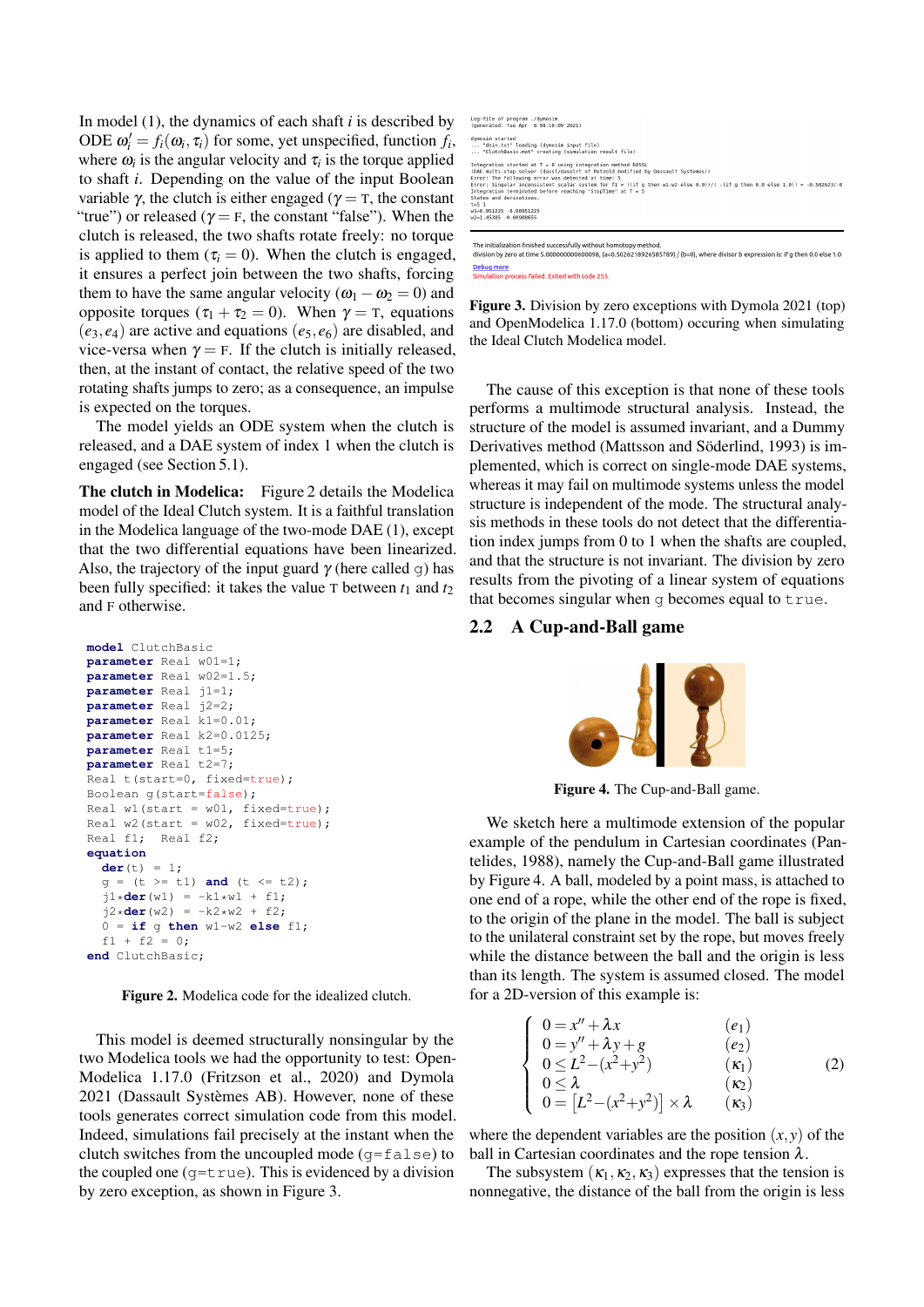than or equal to *L*, and one cannot have a nonzero tension and a distance less than *L* at the same time. Constraints  $\kappa_1$  and  $\kappa_2$  are unilateral, which is not supported by Modelica and related languages. Therefore, using the technique presented in (Mattsson et al., 1999), we redefine the graph of this complementarity condition as a parametric curve, represented by the following three equations:

$$
s = \text{if } \gamma \text{ then } -\lambda \text{ else } L^2 - (x^2 + y^2)
$$
  
\n
$$
0 = \text{if } \gamma \text{ then } L^2 - (x^2 + y^2) \text{ else } \lambda
$$
  
\n
$$
\gamma = [s \le 0]
$$
 (3)

Similarly to the clutch model, impulsive behavior is expected on the torques. However, an other possible difficulty is present: subsystem  $(\kappa_1, \kappa_2, \kappa_3)$  of (2) leaves the impact law at mode change insufficiently specified; it could be fully elastic, fully inelastic, or in between. *Can both of these aspects be detected at compile time, using some kind of structural analysis?*

The Cup-and-Ball in Modelica: Figure 5 details the Modelica model of the Cup-and-Ball game. It is a faithful translation of the two-mode DAE (2) using rewriting (3). The point mass, modeling the ball, initially stands at the origin of the plane with zero velocity; the Boolean guard  $\gamma$ , named gamma in the model, is thus set to false.

```
model CupAndBall
constant Real g=9.81;
constant Real L=1.0;
Real x(start=0,fixed=true);
Real y(start=0,fixed=true);
Real u(start=0, fixed=true);
Real v(start=0,fixed=true);
Real lambda;
Real s;
Boolean gamma(start=false,fixed=true);
equation
   der(x) = u;
   der(y) = v;
   der(u) + lambda *x = 0;der(v) + lambda*y + g = 0;gamma = (s \le 0);
   0 = \textbf{if} gamma then L^2 - (x^2 + y^2)else lambda;
   s = if gamma then - lambda
                 else L^2 - (x^2 + y^2);
end CupAndBall;
```
Figure 5. Modelica code for the Cup-and-Ball.

As is the case for the clutch model presented above, this model is deemed structurally nonsingular by both Open-Modelica 1.17.0 and Dymola 2021, but the simulation fails at the instant of mode change. Figure 6 depicts the resulting trajectory of variables y and gamma; it ends when gamma switches from false to true, as the tool is unable to correctly reinitialize the model after the mode change. Replacing condition  $s \le 0$  with last  $(s) \le 0$  in order to break the fixpoint equation defining variable gamma (see the introduction of Section 6) leads to the same simulation results, but with a division by zero error similar to that shown in Figure 3 occurring at the moment of mode change.



Figure 6. Trajectory of the Cup-and-Ball Modelica model: it stops around  $t = 0.452s$ , when the rope becomes straight. .

It appears from both exemples that some fundamental study is needed to correctly simulate multimode models, and that the problem is twofold: the varying structure of the model has to be taken into account, and mode changes have to be handled in a specific fashion.

Smoothing 'if then else' equations could help solve both issues by essentially turning multimode models into single-mode models, but this requires a delicate and definitely non-modular tuning, as it depends on the different time scales arising in the system. We believe that, as the tools reputedly support multimode DAE models, they should handle them correctly.

## 3 Related work

For the general literature on DAE and Modelica, we refer the reader to <https://www.modelica.org/publications> and (Benveniste et al., 2019, 2020).

(Elmqvist et al., 2014; Mattsson et al., 2015) propose a high-level description of multimode models as an extension to the synchronous Modelica 3.3 state machines, by using continuous-time state machines having continuoustime models as "states". State machines are transformed so that the resulting equations can be processed by standard symbolic algorithms supported by Modelica tools. Describing variable-structure systems with *causal* state machines is discussed in (Pepper et al., 2011). Dynamically changing the structural analysis at runtime is also proposed by (Höger, 2014, 2017), with (Höger, 2014) proposing a dynamic execution of the Σ-method (Pryce, 2001), and by (Nilsson and Giorgidze, 2010) in the context of their Functional Hybrid Modelling paradigm. Such approaches typically rely on the explicit declaration of reinitializations at mode changes.

As such, the computation of correct restarts at mode changes, while being a central issue in multi-mode DAE systems, is not being tackled in the already mentioned references. Some authors still address this issue.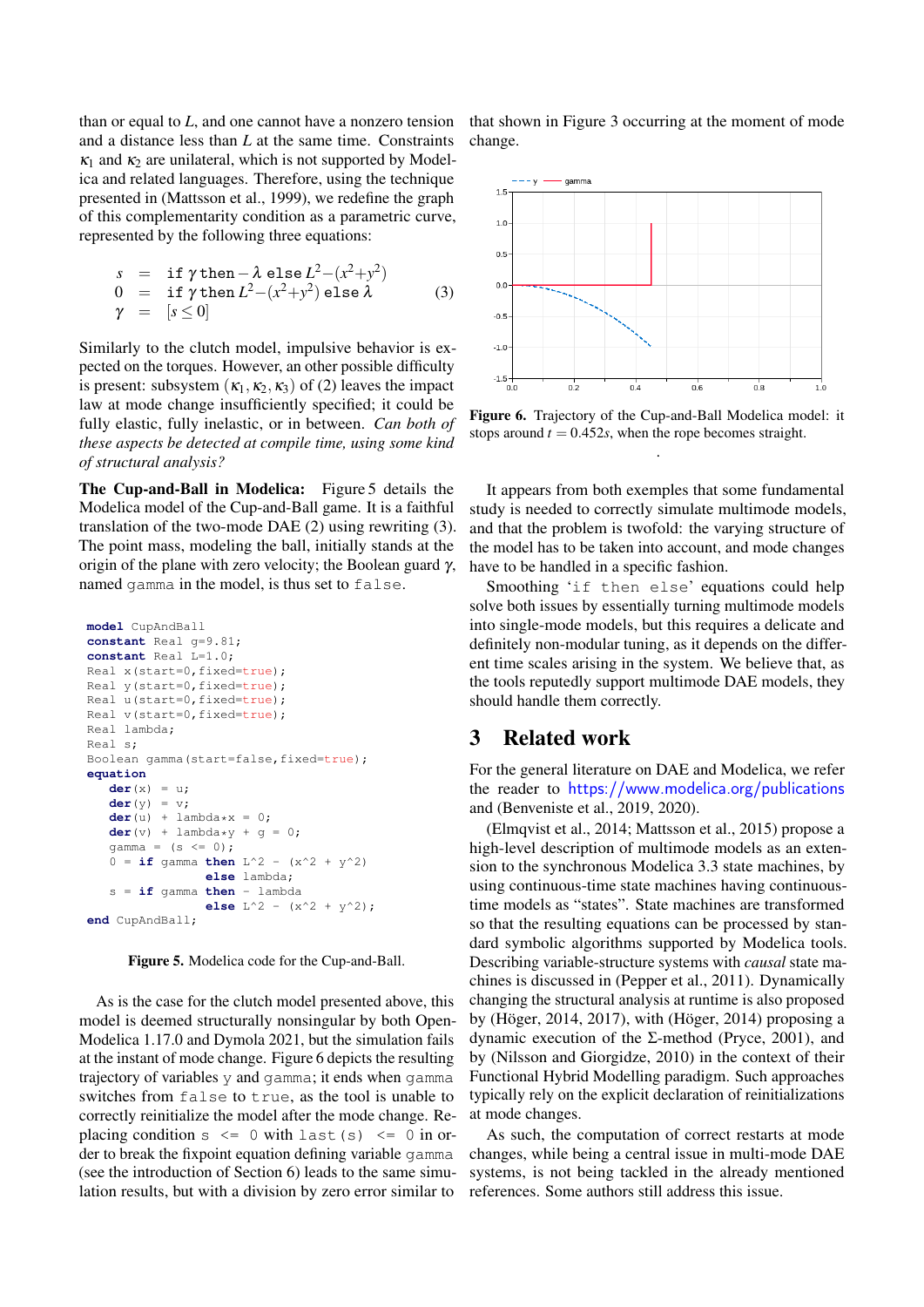(Benveniste et al., 2017) tackled this issue, as well as the problem of varying structure and index, from a fundamental point of view, by relying on nonstandard analysis to capture continuous-time dynamics and mode change events in a unified framework. A first structural analysis algorithm was presented in this paper, by significantly modifying the original Pantelides algorithm (Pantelides, 1988). This first attempt suffers from some deficiencies: the proposed structural analysis does not boil down to the Pantelides algorithm in the case of single-mode systems; it involves nondeterministic decisions, an unwanted feature for the mathematical foundation of compilers; and its mathematical study is incomplete.

(Trenn, 2009a,b) are important works as they point out the difficulty in defining piecewise smooth distributions. Liberzon and Trenn were able to define complete solutions for a class of switched DAE systems in which each mode is in *quasi-linear form* (Liberzon and Trenn, 2012): notably, switching conditions are time-based only.

In (Benveniste et al., 2019), an interesting subclass of multimode DAE systems was identified, which possibly exhibit impulsive variables at mode changes. They extend the "quasi-linear systems" proposed by Trenn et al.; in particular, switching conditions are no longer restricted to be time-based, but can be state-based. Nevertheless, the analysis and discretization schemes proposed in (Benveniste et al., 2019) are mathematically sound. Building on this work, Elmqvist and Otter have developed the ModiaSim<sup>1</sup> Julia packages for semi-linear multimode DAE systems. It turns out that the general approach of the present paper coincides with the schemes proposed in (Benveniste et al., 2019) when applied to the considered subclass. Our present contribution thus extends and significantly improves that work. An in-depth comparison can be found in (Benveniste et al., 2020).

## 4 Our contributions

Structural analysis of mode changes and code generation for restarts: *We develop a structural analysis that is valid at any time, that is, for both continuous dynamics and mode changes.* Impulsive behaviors may occur at mode changes for certain variables. Whereas the few current tools able to handle such situations discover them at runtime, our structural analysis covers these situations and handles them at compile time.

Rejecting or accepting programs on a clear basis, at compile time: Our structural analysis is precise enough to properly identify models that are structurally over- or under-specified at mode change events. In turn, modedependent index/state/dynamics are not reasons for rejection: our approach handles such cases.

We now move to developing our approach by discussing the two examples from Section 2.

## 5 The ideal clutch

Its model was given in (1). We first analyze separately the model for each mode of the clutch. Then, we focus on mode changes and propose a comprehensive analysis.

#### 5.1 Separate Analysis of Each Mode

In the released mode, i.e., when  $\gamma = F$  in System (1), the two shafts are independent and one obtains the following two independent ODEs for  $\omega_1$  and  $\omega_2$ :

$$
\begin{array}{ll}\n\omega_1' = f_1(\omega_1, \tau_1) & (e_1) & \tau_1 = 0 & (e_5) \\
\omega_2' = f_2(\omega_2, \tau_2) & (e_2) & \tau_2 = 0 & (e_6)\n\end{array} \tag{4}
$$

In the engaged mode, however ( $\gamma = T$ ), the two velocities and torques are algebraically related:

$$
\begin{array}{ll}\n\omega_1' = f_1(\omega_1, \tau_1) & (e_1) & \omega_1 - \omega_2 = 0 & (e_3) \\
\omega_2' = f_2(\omega_2, \tau_2) & (e_2) & \tau_1 + \tau_2 = 0 & (e_4)\n\end{array} \tag{5}
$$

System (5) is a DAE. Its structural analysis tells that equation  $(e_3)$  must be differentiated and added to the model (it is highlighted in red):

$$
\begin{array}{ll}\n\omega_1' = f_1(\omega_1, \tau_1) & (e_1) & \omega_1 - \omega_2 = 0 & (e_3) \\
\omega_2' = f_2(\omega_2, \tau_2) & (e_2) & \tau_1 + \tau_2 = 0 & (e_4)\n\end{array} \tag{6}
$$

Although this change of differentiation index is the root cause of the runtime exceptions shown in Figure 3, solving this issue would not be enough for the correct simulation of the model, because of the need of handling mode changes.

As a matter of fact, while the cold initialization of the engaged mode yields 6 dependent variables for only 5 equations, thus leaving one degree of freedom (the common velocity of the two shafts), the mode change  $\gamma : F \to T$ , when the clutch gets engaged, is physically determinate, which makes the point that mode changes cannot be handled as "cold restarts".

Inferring by hand the reset values for rotation velocities when the clutch gets engaged is definitely non-trivial. Furthermore, these values depend on the whole system model, so that the task of determining them becomes complex if external components are added.

*It is therefore highly desirable, for this example, to let the compiler infer these reset values from model* (1)*.*

#### 5.2 Mapping model to nonstandard analysis

If DAE dynamics is approximated in discrete time, then the whole model becomes discrete-time. To avoid the problem of approximation error, our idea is to use an "infinitesimal" time step in the discrete time approximation. This will yield an approximation up to an infinitesimal accuracy.

This can be made rigorous by relying on *nonstandard analysis* (Robinson, 1996; Lindstrøm, 1988; Benveniste et al., 2020), which extends the set  $\mathbb R$  of real numbers to a superset  $* \mathbb{R}$  of *hyperreals* that includes infinite sets of infinitely large numbers and infinitely small numbers.

<sup>1</sup><https://modiasim.github.io/docs/index.html>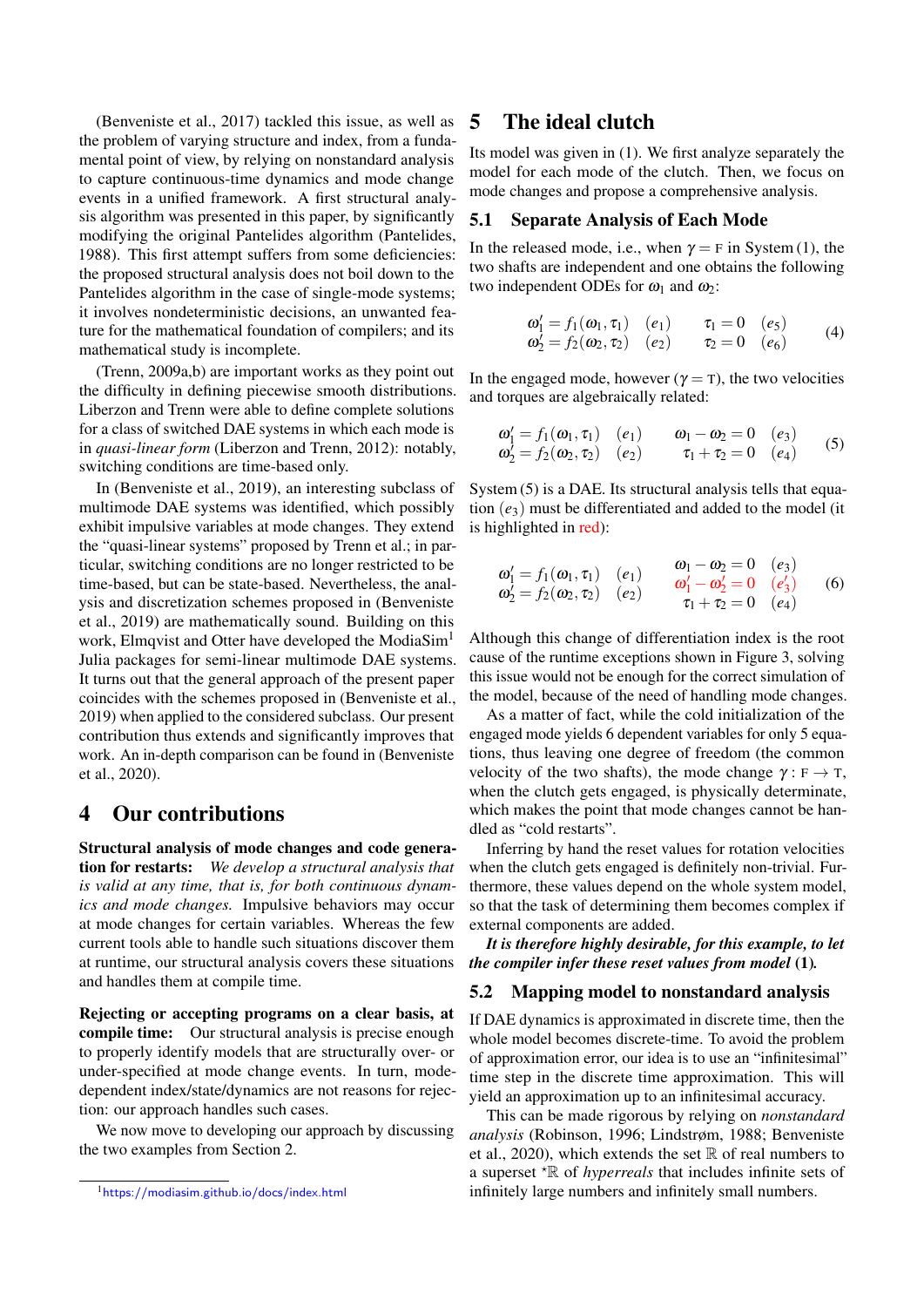For the understanding of this paper, it is enough to know the following about nonstandard analysis. There exist *infinitesimals*, defined as hyperreals that are smaller in absolute value than any real number. The arithmetic operations  $+$ ,  $\times$ , etc., and usual relations, are lifted to  $*$ R. For every finite hyperreal  $x \in \text{R}$ , there is a unique standard real number  $st(x) \in \mathbb{R}$  such that  $st(x) - x$  is infinitesimal, and  $st(x)$  is called the *standard part* (or *standardization*) of *x*. Standardizing functions or systems of equations, however, requires some care. One important issue is derivatives. For  $t \mapsto x(t)$  an R-valued (standard) signal ( $t \in \mathbb{R}$ ),

*x* is differentiable at instant *t*∈R if and only if there exists *a*∈R such that, for any infinitesimal  $\partial \in \text{A}^*$ ,  $\frac{x(t+\partial)-x(t)}{\partial}$  – *a* is infinitesimal; then, *a* = *x*<sup> $t$ </sup>(*t*). (7)

We can then consider the time index set  $\mathbb{T} \subset \text{R}:$ 

$$
\mathbb{T} = 0, \partial, 2\partial, 3\partial, \dots = \{n\partial \mid n \in {}^{\star}\mathbb{N}\}
$$
 (8)

where <sup>\*</sup>N denotes the set of *hyperintegers*, consisting of all integers augmented with additional infinite numbers called *nonstandard*, and  $\partial$  is an arbitrary, but fixed, infinitesimal.<sup>2</sup> The following features of  $T$  are important: (1) any finite real time  $t \in \mathbb{R}$  is infinitesimally close to some element of  $\mathbb T$  (hence,  $\mathbb T$  covers  $\mathbb R$  and can be used to index continuoustime dynamics); and (2)  $\mathbb T$  is "discrete": every instant *n*∂ has a predecessor  $(n-1)$ ∂ (except for  $n = 0$ ) and a successor  $(n+1)\partial$ .

Let *x* be a nonstandard signal indexed by T. The *forward*and *backward-shifted* signals  $x^{\bullet}$  and  $^{\bullet}x$  are defined by:

$$
x^{\bullet}(n\partial) =_{\text{def}} x((n+1)\partial)
$$
 and  $\mathbf{r}_x((n+1)\partial) =_{\text{def}} x(n\partial)$ ,

implying that an initial value for  $\mathbf{P}_x(0)$  must be provided. For  $f(X)$  a function of the tuple X of signals, we set  $(f(X))^{\bullet} =_{def} f(X^{\bullet})$  where the forward shift  $X \mapsto X^{\bullet}$  applies pointwise to all the components of the tuple. For  $\text{example, } f^{\bullet}(x, y)(t) = f(x^{\bullet}, y^{\bullet}) = f(x(t+\partial), y(t+\partial)).$ 

Using (7), we represent, up to an infinitesimal, the derivative x' of a signal by its first-order explicit Euler approximation  $\frac{1}{\partial}(x^{\bullet} - x)$ . Solutions of multi-mode DAE systems may be non-differentiable or even non-continuous at events of mode change. To give a meaning to  $x'$  at any instant, we *define it everywhere as*

$$
x' =_{\text{def}} \frac{1}{\partial} (x^{\bullet} - x). \tag{9}
$$

The nonstandard expansion of two-mode system (4,6) is:

$$
\begin{cases}\n\frac{\omega_1^{\bullet} - \omega_1}{\omega_2^{\bullet} - \omega_2} = f_1(\omega_1, \tau_1) & (e_1^{\partial}) \\
\frac{\omega_2^{\bullet} - \omega_2}{\partial} = f_2(\omega_2, \tau_2) & (e_2^{\partial}) \\
\text{if } \gamma \text{ do } \omega_1 - \omega_2 = 0 & (e_3) \\
\text{and } \omega_1^{\bullet} - \omega_2^{\bullet} = 0 & (e_3^{\bullet}) \\
\text{and } \tau_1 + \tau_2 = 0 & (e_4) \\
\text{if not } \gamma \text{ do } \tau_1 = 0 & (e_5) \\
\text{and } \tau_2 = 0 & (e_6)\n\end{cases}
$$

<sup>2</sup>It is proved in (Benveniste et al., 2020) that the simulation code that is finally generated does not depend on the choice of this infinitesimal time step.

Note that the latent differentiated equation  $(e'_3)$  of model (6) has been replaced by the forward shifted equation  $(e_3^{\bullet})$ (both are equivalent from a structural point of view). The state variables are  $\omega_1$ ,  $\omega_2$  whereas the leading variables are now  $\tau_1$ ,  $\tau_2$ ,  $\omega_1^{\bullet}$ ,  $\omega_2^{\bullet}$ , in both modes  $\gamma = \text{F}$  and  $\gamma = \text{T}$ . This yields a sort of explicit Euler scheme for model (1), which is exact up to infinitesimals within each mode. The structural analysis is correct in each mode.

#### 5.3 Structural analysis of mode change  $\gamma : F \rightarrow T$

We focus on mode change  $\gamma : F \to T$ , when the clutch gets engaged. At the considered instant, we have  $\gamma = F$ and  $\gamma = T$ . We unfold System (10) at the two successive (previous and current) instants by taking the actual values for the guard at those instants into account:

$$
\begin{array}{ll}\n\text{previous} & \left( \begin{array}{cc} \frac{\omega_1 - \mathbf{e}_0}{\partial} = f_1(\mathbf{e}_0, \mathbf{e}_1) & (\mathbf{e}_1^{\partial}) \\
\frac{\omega_2 - \mathbf{e}_0}{\partial} = f_2(\mathbf{e}_0, \mathbf{e}_2) & (\mathbf{e}_2^{\partial}) \\
\mathbf{e}_1 = 0 & \mathbf{e}_2 \\
\mathbf{e}_2 = 0 & \mathbf{e}_2\n\end{array} \right) \\
\text{current} & \left( \begin{array}{cc} \frac{\omega_1 - \omega_1}{\partial} = f_1(\omega_1, \tau_1) & \text{(11)} \\
\frac{\omega_2 - \omega_2}{\partial} = f_2(\omega_2, \tau_2) & \text{(21)} \\
\frac{\omega_2 - \omega_2}{\partial} = f_2(\omega_2, \tau_2) & \mathbf{e}_3 \\
\mathbf{e}_1 - \omega_2 = 0 & \mathbf{e}_3\n\end{array} \right)\n\end{array}
$$

We regard System (11) as an algebraic system of equations with dependent variables  $\mathbf{r}_i$ ,  $\omega_i$ ;  $\tau_i$ ,  $\omega_i^*$  for  $i = 1, 2$ , i.e., the leading variables of System (10) at the previous and current instants. System (11) is structurally singular, as it includes the following subsystem<sup>3</sup> which has five equations and only four dependent variables  $\omega_1, \omega_2, \cdot \tau_1, \cdot \tau_2$ :

$$
\begin{cases}\n\frac{\omega_1 - \mathbf{v}_0}{\partial} = f_1(\mathbf{v}_0, \mathbf{v}_1) & (\mathbf{v}_1) \\
\frac{\omega_2 - \mathbf{v}_0}{\partial} = f_2(\mathbf{v}_0, \mathbf{v}_2) & (\mathbf{v}_2) \\
\mathbf{v}_1 = 0 & (\mathbf{v}_2) \\
\mathbf{v}_2 = 0 & (\mathbf{v}_3) \\
\omega_1 - \omega_2 = 0 & (\mathbf{e}_3)\n\end{cases}
$$
\n(12)

We resolve this conflict by applying the following principle:

Principle 1 (causality) *What was done at the previous instant cannot be undone at the current instant.*

Applying (1) leads to removing, from subsystem (12), the conflicting equation (*e*3). This yields the following nonstandard code for the restart at mode change  $\gamma : F \to T$ :

$$
\begin{cases}\n\omega_1, \omega_2, \mathbf{I}_1, \mathbf{I}_2 \text{ set by previous instant} \\
\omega_1^{\bullet} = \omega_1 + \partial \times f_1(\omega_1, \tau_1) \\
\omega_2^{\bullet} = \omega_2 + \partial \times f_2(\omega_2, \tau_2) \\
\omega_1^{\bullet} - \omega_2^{\bullet} = 0 \\
\tau_1 + \tau_2 = 0\n\end{cases}
$$
\n(13)

<sup>&</sup>lt;sup>3</sup>Over- and underdetermined subsystems are structurally found by computing the Dulmage-Mendelsohn decomposition of the system (Dulmage and Mendelsohn, 1958).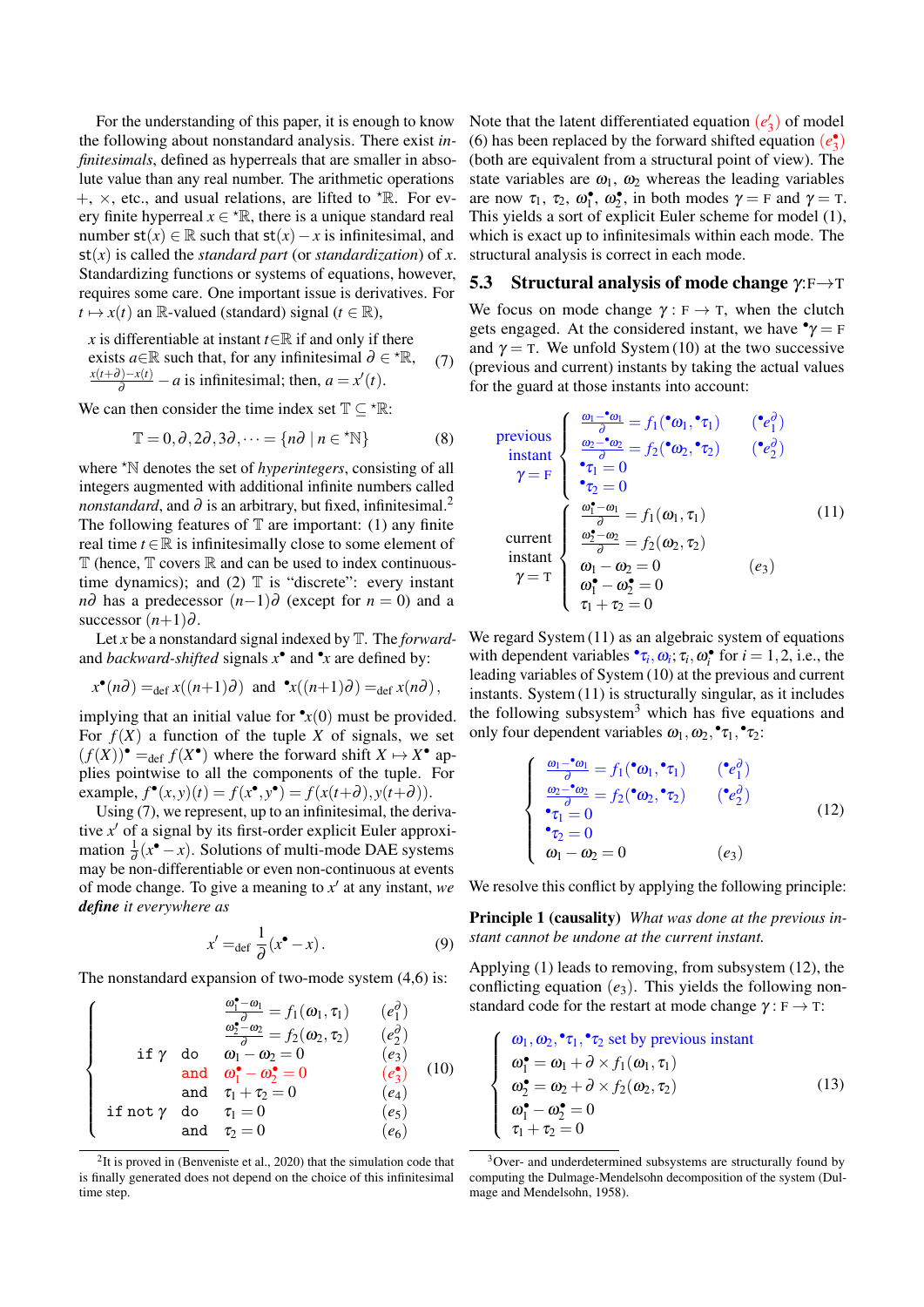The consistency equation  $(e_3)$ :  $\omega_1 - \omega_2 = 0$  has been removed from System (13), thus modifying the original model. However, this removal occurs only at mode change events  $\gamma : F \to T$ . What we have done amounts to *delaying by one nonstandard instant the satisfaction of some of the constraints in force in the new mode*  $\gamma = T$ . Since our time step  $\partial$  is infinitesimal, this takes zero standard time.

#### 5.4 Generating effective code for restart at mode change  $\gamma : F \to T$

We wish to use System (13) by identifying current values for the states  $\omega_i$  with the *left-limits*  $\omega_i^-$  i.e., the values of the velocities just before the mode change. From these values, we would then compute the restart values for the velocities  $\omega_i^+ =_{\text{def}} \omega_i^{\bullet}$ , together with the torques  $\tau_i$ .

Unfortunately, hyperreals are unknown to computers, hence, System (13) cannot be used as such, but needs to be *standardized,* by "washing out" ∂. Since the time step ∂ is infinitesimal, it is tempting to get rid of of it in (13) by simply setting  $\partial = 0$ . Unfortunately, doing this leaves us with a structurally singular system, since the two torques are then involved in only one equation.

This problem of structural singularity is in fact due to the existence of impulsive variables. To discover them in a systematic way, we perform an *impulse analysis*.

Impulse analysis: Before engaging the clutch, we must generically assume  $\omega_1 - \omega_2 \neq 0$ . Since  $\omega_1^{\bullet} - \omega_2^{\bullet} = 0$  holds,  $\frac{(\omega_1 - \omega_2) - (\omega_1 - \omega_2)}{\omega} = f_1(\omega_1, \tau_1) - f_2(\omega_2, \tau_2)$  cannot be finite because, if it was, then the function  $\omega_1 - \omega_2$  would be continuous, contradicting the assumption that  $\omega_1 - \omega_2 \neq 0$ . Hence, the hyperreal  $f_1(\omega_1, \tau_1) - f_2(\omega_2, \tau_2)$  is necessarily infinite. However, we assumed continuous functions *f<sup>i</sup>* and finite state  $(\omega_1, \omega_2)$ . Thus, one of the torques  $\tau_i$  must be infinite at mode change, and because of equation  $(e_4)$ :  $\tau_1$  +  $\tau_2 = 0$ , both torques are in fact infinite, i.e., are *impulsive*.

Eliminating impulsive variables: We now assume that the  $f_i$ 's are linear in the torques, i.e., each  $f_i$  has the form

$$
f_i(\omega_i, \tau_i) = a_i(\omega_i) + b_i(\omega_i) \tau_i, \qquad (14)
$$

where  $b_1$  and  $b_2$  are the inverse moments of inertia of the rotating masses and  $a_1$  and  $a_2$  are damping factors divided by the corresponding moments of inertia. This yields the following system of equations, to be solved for  $\omega_1^{\bullet}, \omega_2^{\bullet}, \tau_1, \tau_2$  at the instant when  $\gamma$  switches from F to T:

$$
\begin{cases}\n\omega_1^{\bullet} = \omega_1 + \partial (a_1(\omega_1) + b_1(\omega_1)\tau_1) & (e_1^{\partial}) \\
\omega_2^{\bullet} = \omega_2 + \partial (a_2(\omega_2) + b_2(\omega_2)\tau_2) & (e_2^{\partial}) \\
\omega_1^{\bullet} - \omega_2^{\bullet} = 0 & (e_3^{\bullet}) \\
\tau_1 + \tau_2 = 0 & (e_4)\n\end{cases} \tag{15}
$$

We now eliminate the impulsive variables from System  $(15)$ , namely, the two torques. Using  $(e_4)$  yields  $-\tau_2 = \tau_1 =_{def} \tau$ . Premultiplying the system of equations

$$
\begin{cases}\n\omega_1^{\bullet} = \omega_1 + \partial (a_1(\omega_1) + b_1(\omega_1)\tau) & (e_1^{\partial}) \\
\omega_2^{\bullet} = \omega_2 + \partial (a_2(\omega_2) - b_2(\omega_2)\tau) & (e_2^{\partial})\n\end{cases}
$$



Figure 7. Simulation of the clutch model with resets. Mode change  $F \to T$  occurs at  $t = 5s$  and mode change  $T \to F$  occurs at  $t = 10s$ .

by the row matrix  $\begin{bmatrix} b_2(\omega_2) & b_1(\omega_1) \end{bmatrix}$  yields

$$
b_2(\omega_2) \omega_1^{\bullet} + b_1(\omega_1) \omega_2^{\bullet} = b_2(\omega_2) (\omega_1 + \partial a_1(\omega_1)) + b_1(\omega_1) (\omega_2 + \partial a_2(\omega_2)).
$$

Using in addition  $(e_3^{\bullet})$  and setting  $\omega^{\bullet} =_{def} \omega_1^{\bullet} = \omega_2^{\bullet}$  yields

$$
\omega^{\bullet} = \frac{b_2(\omega_2)\omega_1 + b_1(\omega_1)\omega_2}{b_1(\omega_1) + b_2(\omega_2)}
$$

$$
+ \partial \frac{a_1(\omega_1)b_2(\omega_2) + a_2(\omega_2)b_1(\omega_1)}{b_1(\omega_1) + b_2(\omega_2)} \quad (16)
$$

It is now legitimate to set  $\partial = 0$  in its right-hand side. This yields, by identifying  $st(\omega_i) = \omega_i^-$  and  $st(\omega_i^{\bullet}) = \omega_i^+$ :

$$
\omega_1^+ = \omega_2^+ = \frac{b_2(\omega_2^-) \omega_1^- + b_1(\omega_1^-) \omega_2^-}{b_1(\omega_1^-) + b_2(\omega_2^-)},
$$
 (17)

where we recall that  $st(\omega)$  is the standard part of  $\omega$ , see the beginning of Section 5.2. Eq. (17) provides us with the reset values for the positions in the engaged mode, which is enough to restart the simulation in this mode.

Figure 7 shows a simulation of the clutch where the resets are computed following this approach. As expected, the reset value sits between the two values of  $\omega_1^-$  and  $\omega_2^$ when  $\gamma$ : F  $\rightarrow$  T (at *t* = 5s), and the transition is continuous at the second reset (at  $t = 10$ s). An alternative approach for the computation of the reset values, which does not require the elimination of impulsive variables, is developed in (Benveniste et al., 2020), see also (Benveniste et al., 2021).

## 6 The Cup-and-Ball example

 $\sqrt{ }$ 

 $\begin{matrix} \end{matrix}$ 

 $\begin{array}{c} \hline \end{array}$ 

Using (3), the original model (2) is rewritten as

$$
0 = x'' + \lambda x \qquad (e_1) \n0 = y'' + \lambda y + g \qquad (e_2) \n\gamma = [s \le 0] \qquad (k_0) \n\text{if } \gamma \text{ do } 0 = L^2 - (x^2 + y^2) \qquad (k_1) \n\text{and } 0 = \lambda + s \qquad (k_2)
$$
\n(18)

$$
\begin{array}{ll}\n\text{if not } \gamma \text{ do} & 0 = \lambda \quad (k_3) \\
\text{and} & 0 = (L^2 - (x^2 + y^2)) - s \quad (k_4)\n\end{array}
$$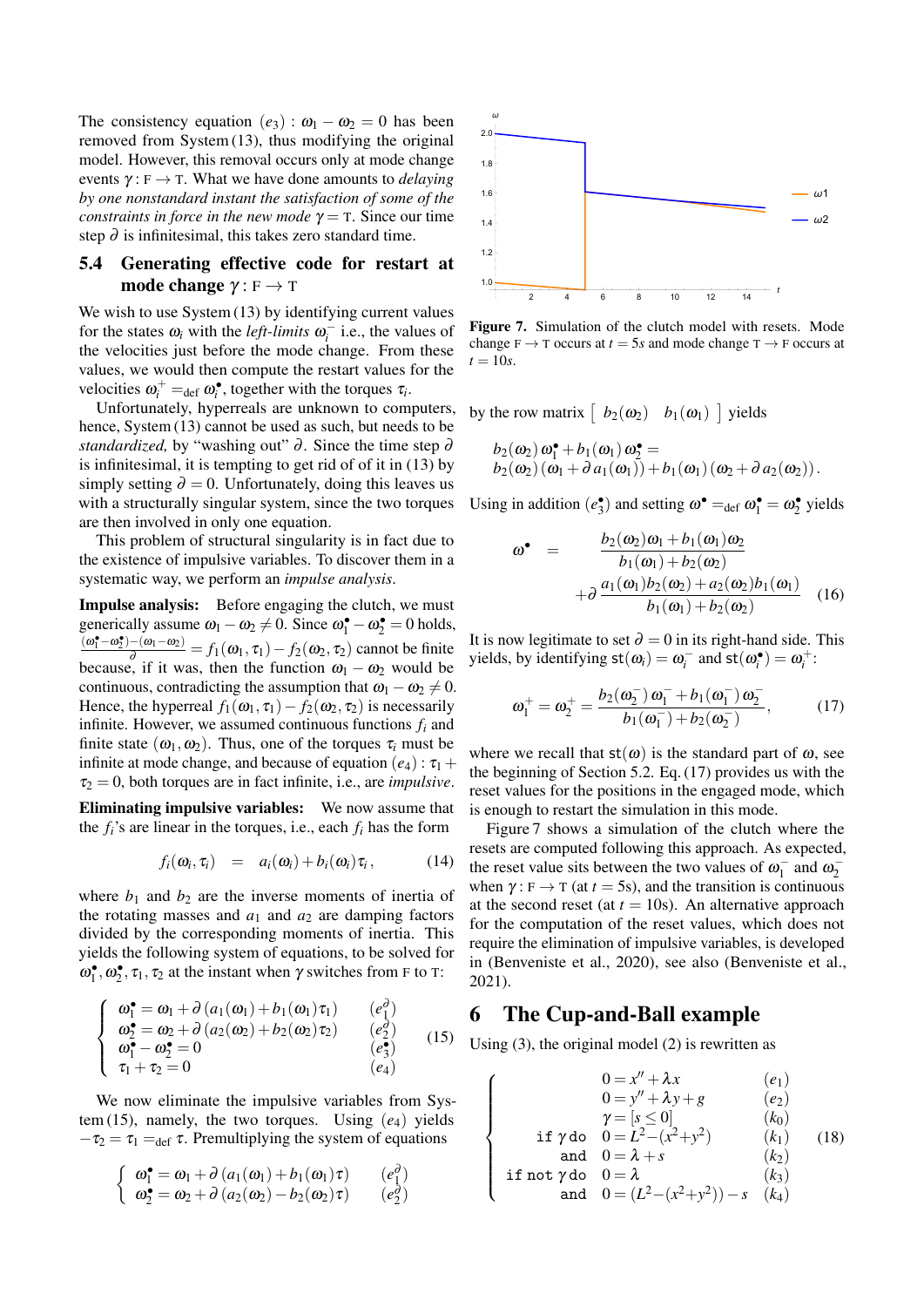*As stated in Section 2.2, two issues have to be addressed by our structural analysis: the expected impulsive behavior of the accelerations at mode changes, and the insufficient specification of the nature (elastic, inelastic or in between) of the impact.*

We implicitly add to model (18) the following two equations, for each state variable *v*:

$$
v' = \frac{v^{\bullet} - v}{\partial} \; ; \; v'' = \frac{v^{\bullet 2} - 2v^{\bullet} + v}{\partial^2} \,, \tag{19}
$$

where

$$
\begin{aligned}\n v^{\bullet}(t) &=_{\text{def}} v(t+\partial), \\
 v^{\bullet 2}(t) &=_{\text{def}} v(t+2\partial) \text{ and, more generally,} \\
 v^{\bullet n}(t) &=_{\text{def}} v(t+n\partial).\n \end{aligned}
$$

Equation (19) means that the derivatives  $x', y', x'', y''$  are interpreted using the explicit first-order Euler scheme with an *infinitesimal time step* ∂ . Note that (19) implies

$$
x'' = \frac{x'^{\bullet} - x'}{\partial} \tag{20}
$$

After performing the substitutions given by (19), we observe that the subsystem collecting equations  $(k_0)$ – $(k_4)$  is a logico-numerical fixpoint equation, with dependent variables  $x^{\bullet 2}$ ,  $y^{\bullet 2}$ ,  $\lambda$ ,  $\gamma$ . A possible solution would consist in performing a relaxation, by iteratively updating the numerical variables based on the previous value for the guards, and then re-evaluating the guard based on the updated values of the numerical variables, hoping for a fixpoint to occur. Such fixpoint equation, however, can have zero, one, several, or infinitely many solutions. No characterization exists that could serve as a basis for a (graph-based) structural analysis. *We thus decide to refuse solving such mixed logico-numerical systems.*

As a consequence, we are unable to evaluate guard  $\gamma$ , so that the mode the system is in cannot be determined: model (18) is rejected.

To break the fixpoint equation defining  $γ$ , we choose to systematically introduce infinitesimal delays to guards. For the Cup-and-Ball, the predicate  $s \leq 0$  then defines the value of the guard *at the next nonstandard instant*. 4 This yields the corrected model (21), where the modification is highlighted in red.

$$
\begin{cases}\n0 = x'' + \lambda x & (e_1) \\
0 = y'' + \lambda y + g & (e_2) \\
\gamma^* = [s \le 0]; \gamma(0) = F & (k_0) \\
\text{if } \gamma \text{ do } 0 = L^2 - (x^2 + y^2) & (k_1) \\
\text{and } 0 = \lambda + s & (k_2) \\
\text{if not } \gamma \text{ do } 0 = \lambda & (k_3) \\
\text{and } 0 = (L^2 - (x^2 + y^2)) - s & (k_4)\n\end{cases}
$$

<sup>4</sup>The condition triggering the mode change is based on the positions, which remain continuous at mode changes, even though the velocities are discontinuous. As a result, the shifting of this guard by an infinitesimal time step only yields an infinitesimal change in the values of state variables, which will be erased by the standardization process, so that the numerical solution is not impacted by this change in the model.

This model is understood in the nonstandard setting, meaning that the derivatives are expanded using (19). The leading variables in all modes are  $\lambda$ ,  $s$ ,  $x^{\bullet 2}$ ,  $y^{\bullet 2}$ .

### 6.1 Structural analysis of mode change  $\gamma: F \rightarrow T$

Due to equation  $(k_1)$ , the mode  $\gamma = T$  (where the rope is straight) requires index reduction. We thus augment model (21) with the two latent equations shown in red:

 $\sqrt{ }$ 

 $\begin{array}{c} \hline \end{array}$ 

 $\begin{array}{c} \hline \end{array}$ 

$$
0 = x'' + \lambda x \qquad (e_1)
$$
  
\n
$$
0 = y'' + \lambda y + g \qquad (e_2)
$$
  
\n
$$
\gamma^{\bullet} = [s \le 0]; \gamma(0) = F \qquad (k_0)
$$
  
\nif  $\gamma$  do  $0 = L^2 - (x^2 + y^2) \qquad (k_1)$   
\nand  $0 = L^2 - (x^2 + y^2)^{\bullet} \qquad (k_1^{\bullet})$   
\nand  $0 = L^2 - (x^2 + y^2)^{\bullet 2} \qquad (k_1^{\bullet 2})$   
\nand  $0 = \lambda + s \qquad (k_2)$   
\nif not  $\gamma$  do  $0 = \lambda$   
\nand  $0 = (L^2 - (x^2 + y^2)) - s \qquad (k_4)$ 

Note that, as in System 10, the two latent equations  $(k_1^{\bullet})$ and  $(k_1^2)$  were obtained by *shifting*  $(k_1)$  *forward*, which is equivalent to differentiating it for the structural analysis. To perform structural analysis at the considered mode change, we unfold model (22) at the successive instants

$$
•^2t =_{def} t - 2\partial, \quad t =_{def} t - \partial, \quad \text{and} \quad t,
$$

where *t* denotes the current instant. In the following, equation  $(e_1)$  at the instant  $t - 2\partial$  (respectively,  $t - \partial$ ) will be denoted by  $({}^{\bullet 2}e_1)$  (resp.,  $({}^{\bullet}e_1)$ ).

In this unfolding, the two equations  $(k_1)$  and  $(k_1)$ <sup>\*</sup> in conflict with selected equations from the previous two instants, shown in blue in the following subsystem, whose dependent variables are the leading variables at instants  $t - 2\partial$  and  $t - \partial$ , namely  $x, y, ^{\bullet 2}\lambda; x^{\bullet}, y^{\bullet}, ^{\bullet}\lambda$ :

$$
\begin{cases}\n0 = \frac{x - 2^{*} + 1}{\partial^{2}} + 2\lambda^{*} + 2\lambda^{*} \\
0 = \frac{y - 2^{*} + 1}{\partial^{2}} + 2\lambda^{*} + 2\lambda^{*} \\
0 = \frac{x^{*} - 2x + 1}{\partial^{2}} + 2\lambda^{*} \\
0 = \frac{x^{*} - 2x + 1}{\partial^{2}} + 2\lambda^{*} \\
0 = \frac{y^{*} - 2y + 1}{\partial^{2}} + 2\lambda^{*} + g \\
0 = L^{2} - (x^{2} + y^{2}) \\
0 = L^{2} - (x^{2} + y^{2}) \\
(k_{1})\n\end{cases}
$$

We resolve this conflict by applying causality Principle 1, which leads to erasing, in model  $(22)$ , equations  $(k_1)$  and  $(k_1^{\bullet})$  at the instant of mode change  $^{\bullet}\gamma = F, \gamma = T$ . This yields:

at 
$$
\begin{bmatrix} \mathbf{v}_{\mathbf{y}} = \mathbf{F} \\ \mathbf{v}_{\mathbf{y}} = \mathbf{T} \end{bmatrix}
$$
 :  $\begin{cases} 0 = x'' + \lambda x & (e_1) \\ 0 = y'' + \lambda y + g & (e_2) \\ 0 = L^2 - (x^2 + y^2) & (k_1^2) \\ 0 = \lambda + s & (k_2) \end{cases}$  (23)

System (23) uniquely determines all the leading variables from the state variables  $x, y$  and  $x^{\bullet}, y^{\bullet}$ . In turn, equations  $(k_1)$  and  $(k_1)$ , which were erased from this model, are not satisfied. At the next instant, i.e., when  $\mathbf{P}^2 \gamma = F, \mathbf{P} \gamma = T, \gamma = T$ ,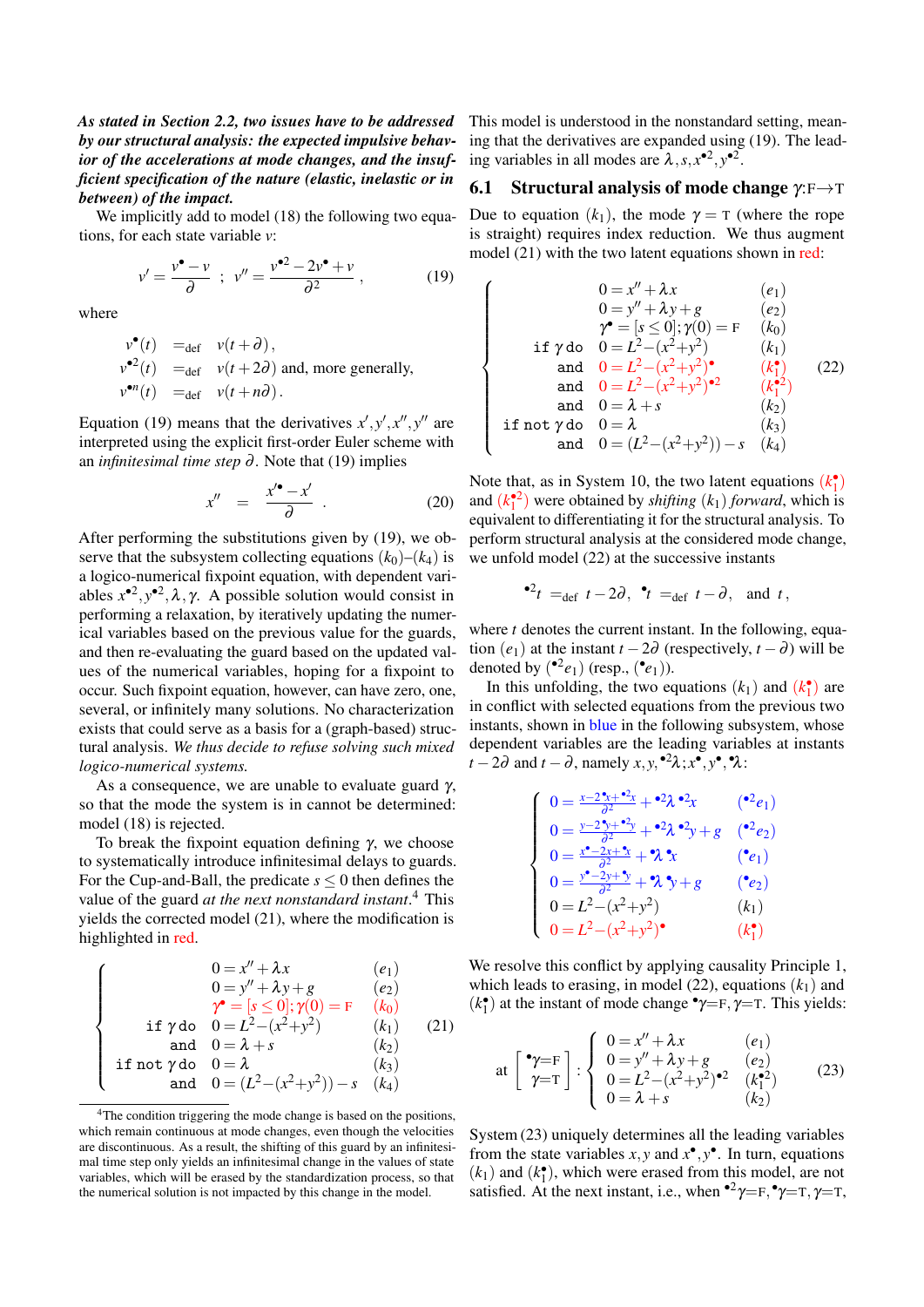the same argument is used. We thus erase, in model (22), the only equation  $(k_1)$  at the next instant. This yields:

at 
$$
\begin{bmatrix} \bullet^2 \gamma = \mathbf{F} \\ \bullet \gamma = \mathbf{T} \\ \gamma = \mathbf{T} \end{bmatrix} : \begin{cases} 0 = x'' + \lambda x & (e_1) \\ 0 = y'' + \lambda y + g & (e_2) \\ 0 = L^2 - (x^2 + y^2) & (k_1^{\bullet}) \\ 0 = L^2 - (x^2 + y^2)^{\bullet 2} & (k_1^{\bullet 2}) \\ 0 = \lambda + s & (k_2) \end{cases}
$$
 (24)

Note that  $(k_1^{\bullet})$  is a consistency equation that is satisfied by the state variables  $x^{\bullet}, y^{\bullet}$ . In turn, equation  $(k_1)$ , which was erased from this model, is not satisfied. At subsequent instants, equation erasure is no longer needed.

This completes the nonstandard structural analysis of the mode change  $\gamma : F \rightarrow T$ , i.e., when the rope gets straight.

#### 6.2 Getting effective code for restart

Code generation for restarts consists in standardizing nonstandard systems (23) and (24), in a way similar to Section 5.4. We focus on the standardization of the mode change  $\gamma : F \to T$ , i.e., when the rope gets straight. Our task is to standardize systems (23) and (24), by targeting discrete-time dynamics, for the two successive instants composing the restart phase. This will provide us with restart values for positions and velocities.

Due to the expansion of derivatives in equations  $(e_1, e_2, e_1^{\bullet}, e_2^{\bullet})$ , tensions  $\lambda$  and  $\lambda^{\bullet}$  are both impulsive, hence so are *s* and *s*<sup>•</sup> by  $(k_2, k_2^{\bullet})$ . We eliminate the impulsive variables by ignoring  $(k_2, k_2)$ , combining  $(e_1)$  and  $(e_2)$  to eliminate  $\lambda$ , and  $(e_1^{\bullet})$  and  $(e_2^{\bullet})$  to eliminate  $\lambda^{\bullet}$ . This yields:

at 
$$
\begin{bmatrix} \mathbf{\hat{y}}=\mathbf{F} \\ \mathbf{\hat{y}}=\mathbf{T} \end{bmatrix}
$$
 :  $\begin{cases} 0 = y''x + gx - x''y \\ 0 = L^2 - (x^2 + y^2)^{\bullet 2} \end{cases}$  (25)

at 
$$
\begin{bmatrix} \bullet^2 \gamma = \mathbf{F} \\ \bullet \gamma = \mathbf{T} \\ \gamma = \mathbf{T} \end{bmatrix} : \begin{cases} 0 = y''x + gx - x''y \\ 0 = L^2 - (x^2 + y^2) \bullet \\ 0 = L^2 - (x^2 + y^2) \bullet^2 \end{cases}
$$
 (26)

In System  $(25)$  we expand second derivatives using  $(19)$ , whereas in System (26) we expand them using (20). Consequently, System (25) has dependent variables  $x^{\bullet 2}$ ,  $y^{\bullet 2}$ , whereas System (26) has dependent variables  $x^{\prime\bullet}$ ,  $y^{\prime\bullet}$ . We are now ready to standardize the two systems.

System (25) to define restart positions: We expand second derivatives using (19):

$$
\begin{cases}\n0 = (y^{\bullet 2} - 2y^{\bullet} + y)x - (x^{\bullet 2} - 2x^{\bullet} + x)y + \partial^2 gx \\
0 = L^2 - (x^2 + y^2)^{\bullet 2}\n\end{cases}
$$
\n(27)

Setting  $\partial = 0$  in this system yields a structurally regular system. Hence, by a theorem proved in (Benveniste et al., 2020), the so obtained system is the correct standardization of System (27). In contrast, had we set  $\partial = 0$  in System (23) (without eliminating impulsive variable  $\lambda$ ), we would get a structurally singular system, an incorrect standardization.

In System (27) with  $\partial = 0$ , we can interpret *x* and  $x^{\bullet}$  as the left-limit  $x^-$  of state variable  $x$  in previous mode, and  $x^{\bullet 2}$  as the restart value  $x^+$  for the new mode. This yields

$$
\begin{cases}\n0 = (y^+ - y^-)x^- - (x^+ - x^-)y^- \\
0 = L^2 - (x^2 + y^2)^+\n\end{cases}
$$
\n(28)

which determines the restart values for positions. The constraint that the rope is straight is satisfied. Furthermore, as  $0 = L^2 - (x^2 + y^2)^{-1}$  also holds (the rope is straight at the mode change),  $x^+ = x^-$ ,  $y^+ = y^-$  is the unique solution of (28): positions are continuous.

System (26) to define restart velocities: We expand second derivatives using (20):

$$
\begin{cases}\n0 = (y' \cdot - y')x - (x' \cdot - x')y + \partial.gx \\
0 = L^2 - (x^2 + y^2) \cdot \\
0 = L^2 - (x^2 + y^2)^{-2}\n\end{cases}
$$
\n(29)

By expanding  $x^{\bullet 2} = x^{\bullet} + \partial x'^{\bullet}$ , the right-hand side of the last equation rewrites

$$
L^{2}-(x^{2}+y^{2})^{\bullet 2} = L^{2}-(x^{2}+y^{2})^{\bullet}
$$
  
+  $2\partial (x^{\bullet}x'^{\bullet}+y^{\bullet}y'^{\bullet})$   
+  $\partial^{2} ((x'^{\bullet})^{2}+(y'^{\bullet})^{2})$   
= 0 (using (29))  
+  $2\partial (x^{\bullet}x'^{\bullet}+y^{\bullet}y'^{\bullet})+O(\partial^{2})$ 

Using this expansion, setting  $\partial = 0$  in (29) yields

$$
\begin{cases}\n0 = (y'^{\bullet} - y')x - (x'^{\bullet} - x')y \\
0 = x^{\bullet}x'^{\bullet} + y^{\bullet}y'^{\bullet}\n\end{cases}
$$
\n(31)

where the dependent variables are now  $x^{\prime\bullet}$ ,  $y^{\prime\bullet}$  —other variables are state variables whose values were set at previous time steps. System (31) is structurally regular, hence, it is the correct standardization of System (29).

To get effective code for restart, we perform, in (31), the following substitutions, where superscripts  $-$  and  $+$  denote left- and right-limits, and continuity of positions is used:

$$
x = x^-
$$
;  $x^{\bullet} = x^+$  and  $x' = x'^{-}$ ;  $x'^{+} = x'^{\bullet}$  (32)

and similarly for *y*. This finally yields

$$
\begin{cases}\n0 = (y'^+ - y'^-)x^- - (x'^+ - x'^-)y^- \\
0 = x^+x'^+ + y^+y'^+\n\end{cases}
$$
\n(33)

System (33) determines  $x'^+$  and  $y'^+$ , which are the velocities for restart. The second equation guarantees that the velocity will be tangent to the constraint. With (28) and (33), we determine the restart conditions for positions and velocities. Invariants from the physics are satisfied.

Our reasoning so far produces a behavior in which the two modes (free motion and straight rope) gently alternate; the system always stays in one mode for some positive period of time before switching to the other mode.

*This indeed amounts to assuming that the impact is totally inelastic at mode change, an assumption that was not explicit at all in* (21). So, what happened? In fact, *the straight rope mode was implicitly assumed to last for at least three nonstandard successive instants, since we allowed ourselves to shift*  $(k_1)$  *twice.*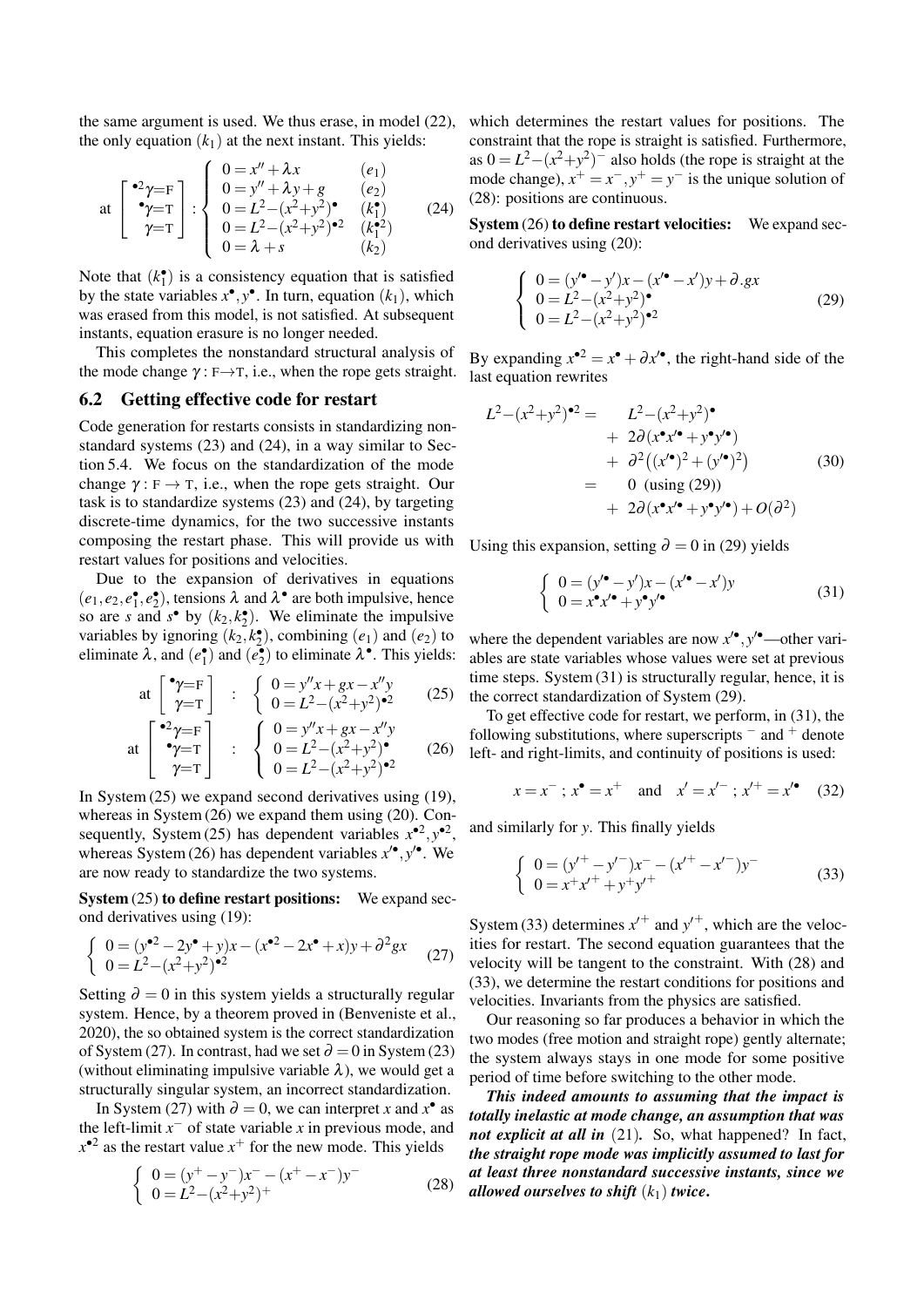#### 6.3 Handling transient modes

Let us instead assume elastic impact, represented by the cascade of mode changes  $\gamma : F \to T \to F$ , reflecting that the straight rope mode is *transient* (it is left immediately after being reached).

Consider again model (21). We regard the instant of the cascade when  $\gamma = T$  occurs as the current instant. We cannot add latent equations by simply shifting  $(k_1)$ , since these shifted versions are not active in the mode  $\gamma = F$ . Set

$$
S(T)=\{(e_1),(e_2),(k_1),(k_2)\}\nS(F)=\{(e_1),(e_2),(k_3),(k_4)\}
$$

Systems  $S^{\bullet}(T)$  and  $S^{\bullet}(F)$  are obtained by shifting once the equations constituting  $S(T)$  and  $S(F)$ ; systems  $S^{\bullet k}(T)$ and  $S^{\bullet k}(F)$  are defined similarly for all  $k \in \mathbb{N}$ . Consider the *differentiation array* originally proposed by (Campbell and Gear, 1995), except that we take into account the trajectory T, F, F,... for guard γ. Using shifting instead of differentiation yields the following *difference array*:

$$
\mathscr{A}_n(S) =_{\text{def}} \left[ S(\mathbf{T}) \quad S^{\bullet}(\mathbf{F}) \quad S^{\bullet 2}(\mathbf{F}) \quad \dots \quad S^{\bullet n}(\mathbf{F}) \right]^T \quad (34)
$$

The dependent variables of System  $\mathcal{A}_n = 0$  are  $x^{\bullet 2}, y^{\bullet 2}, \lambda$ , whereas  $x^{\bullet(k+2)}$ ,  $y^{\bullet(k+2)}$ ,  $\lambda^{\bullet(k)}$ ,  $k > 0$  must be eliminated. We look for the smallest *n* such that  $\mathcal{A}_n = 0$  is structurally nonsingular in this sense. Unfortunately, although shifting (*k*4) twice in System (21) produces one more equation involving the leading variables  $x^{\bullet 2}$ ,  $y^{\bullet 2}$ , this equation also involves the new variable  $s^{\bullet 2}$ , which keeps the augmented system underdetermined; shifting other equations fails as well. Therefore, the structural analysis rejects this model as being underdetermined at transient mode  $\gamma = T$ .

The user is then asked to provide one more equation. For example, they could specify an impact law for the velocity *y'* by providing the equation  $(y')^+ = -(1 - \alpha)(y')^-$ , where  $0 \le \alpha < 1$  is a fixed damping coefficient. This is reinterpreted in the nonstandard domain as  $y'$ <sup> $\bullet$ </sup> = -(1 -  $\alpha$ )*y'*, yielding the following refined system for use at mode  $\gamma = T$ within the cascade  $\gamma: F \rightarrow T \rightarrow F$ :

$$
\begin{cases}\n0 = x'' + \lambda x & (e_1) \\
0 = y'' + \lambda y + g & (e_2) \\
0 = y'^{\bullet} + (1 - \alpha)y' & (\tau_1) \\
0 = L^2 - (x^2 + y^2) & (k_1) \\
0 = \lambda + s & (k_2)\n\end{cases}
$$
\n(35)

The modified difference array is now structurally nonsingular. The so modified model is accepted and two-step restart code for the mode change is generated as before.

#### 6.4 Consequences for the modeling language

Through the Cup-and-Ball example, *we demonstrated the need for the following user-given information: is the current mode long or transient?* Long/Transient is an information regarding modes, that cannot be found by an automatic inspection of the model. It must be inferred from understanding the system physics and must be manually specified. The natural way of performing this is to provide a different syntax for specifying long modes on the one hand, and events corresponding to transient modes on the other hand (mode changes separating two successive long modes need not be specified).

The 'if' and 'when' statements of the Modelica language are fit candidates for this purpose. We devote the 'if' statement to long-lasting modes specified by a predicate, while the 'when' statement, pointing to the event when a predicate switches from F to T, could be further restricted to be a zero-crossing condition, by which a Rvalued expression crosses zero from below (Bourke and Pouzet, 2013). Using this feature, the Cup-and-Ball example with elastic impact is specified as follows:

$$
0 = x'' + \lambda x \qquad (e_1)
$$
  
\n
$$
0 = y'' + \lambda y + g \qquad (e_2)
$$
  
\n
$$
\gamma = [s^- \le 0]; \gamma(0) = F \qquad (k_0)
$$
  
\nwhen  $\gamma$  do  $y'^{+} = -\alpha y' \qquad (\tau_1)$   
\nif not  $\gamma$  do  $0 = \lambda \qquad (k_3)$   
\nand 
$$
0 = (L^2 - (x^2 + y^2)) - s \qquad (k_4)
$$

## 7 Mechanization of the process

 $\sqrt{ }$  $\int$ 

 $\overline{\mathcal{L}}$ 

The approach developed in Sections 5.4 and 6.2 is a systematic way to define the solution of a multimode DAE system, than can be generalized to large-scale and/or multi-physics models. However, this reasoning:

- *Requires identifying impulsive variables.* We present in companion paper (Benveniste et al., 2021) a calculus for this, which is ready for automatization in a tool (this is under development in our IsamDAE tool<sup>5</sup>).
- *Requires eliminating impulsive variables.* This is easy if impulsive variables enter linearly in the model this was the case for the clutch and the cup-and-ball examples. It is highly costly but still doable if impulsive variables enter polynomially in the model. It cannot be done practically in other cases.
- *Relies on a clever choice of how to map nonstandard variables to restart conditions.* This was straightforward for the clutch, but definitely not for the cupand-ball (Section 6.2), where expansion (19) for the derivatives was used for resetting positions, whereas expansion (20) was used for resetting velocities.

This is not realistic for implementation in a tool, except for restricted classes of systems in which impulsive variables enter linearly in the model.

However, in companion paper (Benveniste et al., 2021) we propose an alternative, which is a good candidate for implementation, based on an *impulse analysis*. This postprocessing of the structural analysis at mode changes is a simple and systematic calculus that identifies impulsive

<sup>5</sup><https://allgo18.inria.fr/apps/isamdae>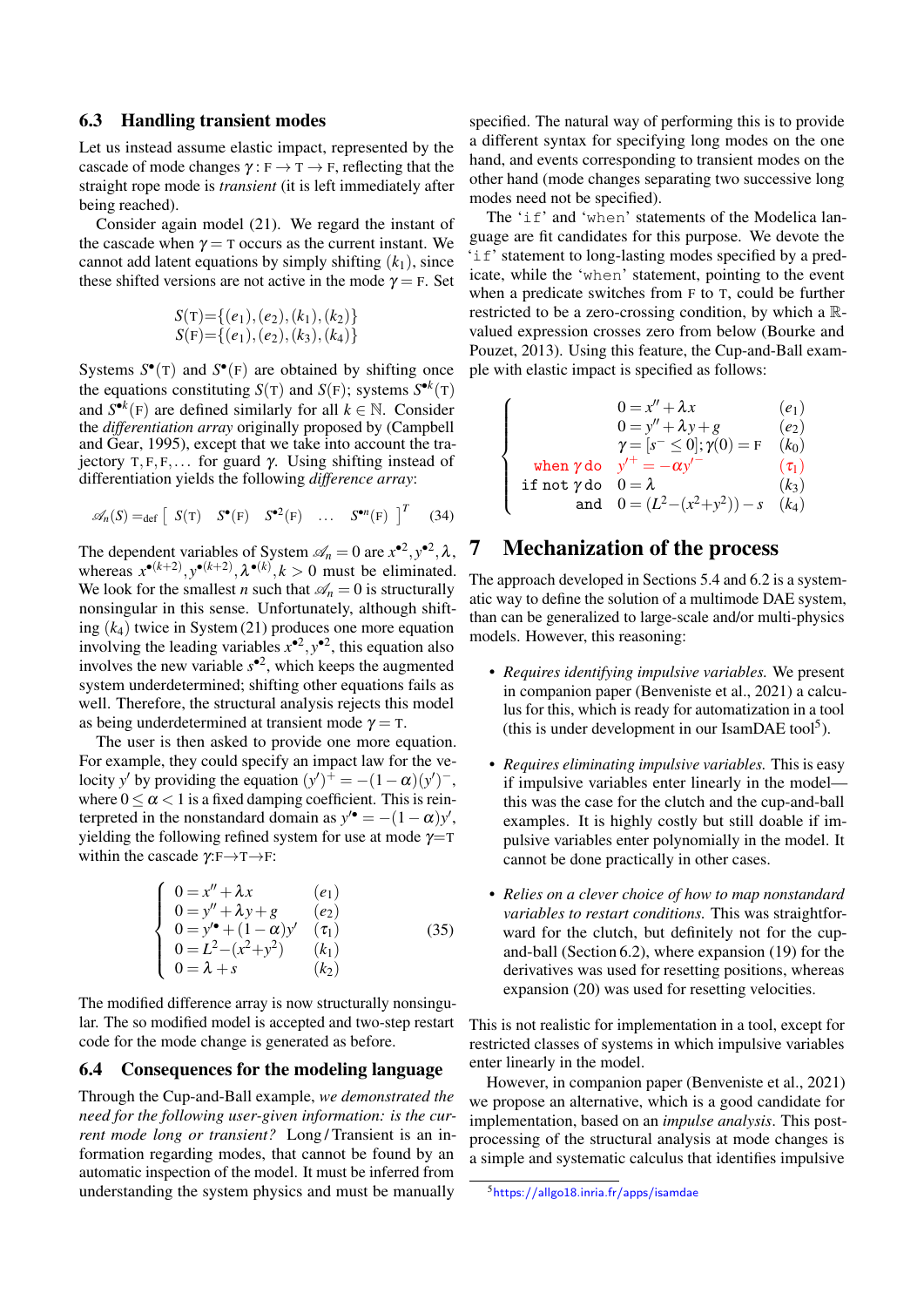variables at compile time and quantifies their (possibly infinite) magnitude order, called *impulse order.* When finite, the impulse order can be used to rescale impulsive variables, which allows for computing restart values for state variables as well as rescaled impulsive variables. When impulse orders are infinite, rescaling no longer applies. It is, however, still possible to compute restart conditions by using the nonstandard equations with a small positive (standard) time step. This provides converging approximations for the non-impulsive variables (the state variables in particular).

## 8 Conclusion

Through the case study of two examples of multimode DAEs that are currently not handled by the existing Modelica tools (with the notable exception of [ModiaMath\)](https://modiasim.github.io/ModiaMath.jl/stable/man/Overview.html), we presented a mathematically sound and physics-agnostic compilation process for DAE-based physical systems modeling languages. This method relies, in particular, on an extension of structural analysis to multimode systems, that allows the handling of both modes and mode changes in a unified framework.

Both examples studied in this paper are multimode models with mode-dependent differentiation index and impulsive behaviour at mode changes, which is not well supported by existing Modelica compilers. This paper showed how our approach handles such models: not only is the structural analysis correctly performed in all continuous modes, but the computation of restart values at mode changes is also handled at compile time, unless an under/over-determination at a mode change event causes the model to be rejected with proper diagnostics.

Ongoing works include the effective mechanization of the process, which is detailed in the companion paper (Benveniste et al., 2021). An important bottleneck of this approach is that it needs to handle all modes and all possible mode changes at compile time: unfortunately, the number of modes tends to be roughly exponential in the size of the model, and the *a priori* number of mode changes is at least proportional to the square of the number of modes. This is a limitation of a model representation in which one characterizes the subset of equations and variables active in any given mode.

A possible way of alleviating this issue is by shifting to a dual representation, that provides predicates characterizing the set of modes in which each equation and each variable is active. In practice, not only does this approach lead to a much more compact representation, but it also allows for the design of efficient structural analysis methods for multimode DAE systems, working in an 'all-modes-atonce' fashion. Such a method was implemented in the IsamDAE tool, and first results are reported in (Caillaud et al., 2020). The examples coming with this tool already include thermodynamical, electrical and pneumatic models. Although only the structural analysis of long modes is currently performed, the implementation of the structural

analysis of mode changes is in progress.

#### Acknowledgements

The authors are indebted to Hilding Elmqvist and Martin Otter, John Pryce, and Vincent Acary. Khalil Ghorbal participated to the first version of this approach.

This work was supported by the FUI ModeliScale DOS0066450/00 French national grant (2018-2021) and the Inria IPL ModeliScale large scale initiative (2017-2021, <https://team.inria.fr/modeliscale/>). Dymola licences were provided to the authors by Dassault Systèmes in the context of the FUI ModeliScale project.

### **References**

- Albert Benveniste, Benoît Caillaud, Hilding Elmqvist, Khalil Ghorbal, Martin Otter, and Marc Pouzet. Structural analysis of multi-mode DAE systems. In *Proceedings of the 20th International Conference on Hybrid Systems: Computation and Control*, pages 253–263, 04 2017. ISBN 978-1-4503- 4590-3. doi[:10.1145/3049797.3049806.](https://doi.org/10.1145/3049797.3049806)
- Albert Benveniste, Benoît Caillaud, Hilding Elmqvist, Khalil Ghorbal, Martin Otter, and Marc Pouzet. Multi-mode DAE models - challenges, theory and implementation. In Bernhard Steffen and Gerhard J. Woeginger, editors, *Computing and Software Science - State of the Art and Perspectives*, volume 10000 of *Lecture Notes in Computer Science*, pages 283–310. Springer, 2019. ISBN 978-3-319-91907-2. doi[:10.1007/978-](https://doi.org/10.1007/978-3-319-91908-9_16) [3-319-91908-9\\_16.](https://doi.org/10.1007/978-3-319-91908-9_16)
- Albert Benveniste, Benoít Caillaud, and Mathias Malandain. The mathematical foundations of physical systems modeling languages. *Annual Reviews in Control*, 50:72–118, 2020. ISSN 1367-5788. doi[:10.1016/j.arcontrol.2020.08.001.](https://doi.org/10.1016/j.arcontrol.2020.08.001)
- Albert Benveniste, Benoît Caillaud, and Mathias Malandain. Compile Time Impulse Analysis in Modelica. In *Proceedings of the 14th International Modelica Conference*. Linköping University Electronic Press, September 2021.
- Timothy Bourke and Marc Pouzet. Zélus: A synchronous language with ODEs. In *Hybrid Systems: Computation and Control (HSCC)*, pages 113–118, Philadelphia, USA, April 2013. ACM.
- Benoît Caillaud, Mathias Malandain, and Joan Thibault. Implicit structural analysis of multimode DAE systems. In *23rd ACM International Conference on Hybrid Systems: Computation and Control (HSCC 2020)*, Sydney, Australia, April 2020. doi[:10.1145/3365365.3382201.](https://doi.org/10.1145/3365365.3382201)
- Stephen L. Campbell and C. William Gear. The index of general nonlinear DAEs. *Numer. Math.*, 72:173–196, 1995.
- Dassault Systèmes AB. Dymola official webpage. URL [https:](https://www.3ds.com/products-services/catia/products/dymola/) [//www.3ds.com/products-services/catia/products/dymola/](https://www.3ds.com/products-services/catia/products/dymola/). Accessed: 2021-06-28.
- Andrew L. Dulmage and Nathan S. Mendelsohn. Coverings of bipartite graphs. *Canadian Journal of Mathematics*, 10: 517–534, 1958. doi[:10.4153/CJM-1958-052-0.](https://doi.org/10.4153/CJM-1958-052-0)